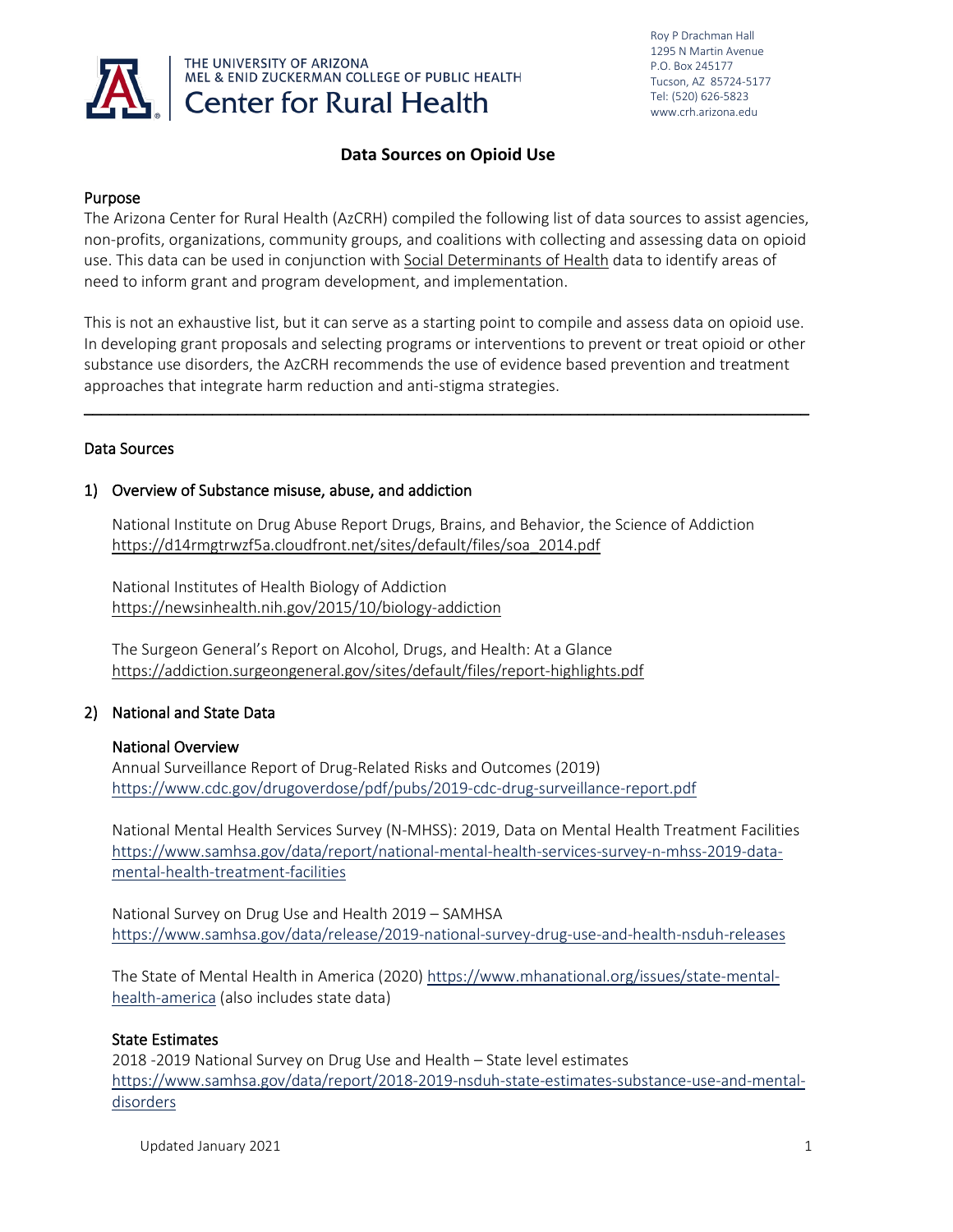

2017-2018 National Survey on Drug Use and Health – 50 State Prevalence Estimate Report <https://www.samhsa.gov/data/report/2017-2018-nsduh-state-prevalence-estimates>

National Survey of Substance Abuse Treatment Services (N-SSATS): 2019, Data on Substance Abuse Treatment Facilities

[https://www.samhsa.gov/data/report/national-survey-substance-abuse-treatment-services-n-ssats-](https://www.samhsa.gov/data/report/national-survey-substance-abuse-treatment-services-n-ssats-2019-data-substance-abuse)[2019-data-substance-abuse](https://www.samhsa.gov/data/report/national-survey-substance-abuse-treatment-services-n-ssats-2019-data-substance-abuse)

### Rural and Urban Comparisons

Defining Rural[: https://www.ruralhealthinfo.org/am-i-rural](https://www.ruralhealthinfo.org/am-i-rural) 

"The drug overdose death rate in rural areas is higher than in urban areas," said CDC Director Brenda Fitzgerald, M.D. "We need to understand why this is happening so that our work with states and communities can help stop illicit drug use and overdose deaths in America." <https://www.cdc.gov/media/releases/2017/p1019-rural-overdose-deaths.html>

Morbidity & Mortality Weekly Report Illicit Drug Use, Illicit Drug Use Disorders, and Drug Overdose Deaths in Metropolitan and Nonmetropolitan Areas — United States [https://www.cdc.gov/mmwr/volumes/66/ss/ss6619a1.htm?s\\_cid=ss6619a1\\_w](https://www.cdc.gov/mmwr/volumes/66/ss/ss6619a1.htm?s_cid=ss6619a1_w)

NCHS Data Brief (2019) Urban–rural Differences in Drug Overdose Death Rates, by Sex, Age, and Type of Drugs Involved, 2017 <https://www.cdc.gov/nchs/data/databriefs/db345-h.pdf>

### 3) ADHS State Data

### Opioid Reports

ADHS has a variety of opioid related reports. These reports can be located on their Opioid Epidemic [homepage.](https://www.azdhs.gov/prevention/womens-childrens-health/injury-prevention/opioid-prevention/index.php) The most recent report from 2018 on opioid related deaths and hospitalization is linked on this page an[d here.](https://www.azdhs.gov/documents/prevention/health-systems-development/epidamic/2018-opioid-death-hospitalizations.pdf)

### State Health Assessment 2019

ADHS published the most recent State Health Assessment in 2019. The assessment includes relevant data including data on substance use and social determinant of health [https://www.azdhs.gov/documents/operations/managing-excellence/2019-state-health](https://www.azdhs.gov/documents/operations/managing-excellence/2019-state-health-assessment.pdf)[assessment.pdf](https://www.azdhs.gov/documents/operations/managing-excellence/2019-state-health-assessment.pdf)

### ADHS Community Profile Data

ADHS Community Profile Dashboard page has the data up to 2017 on drug-induced deaths, opiates/opioids contributing to deaths, heroin contributing to deaths, & pharmaceutical opioids contributing to deaths. Data is available at the state and county level. This data is available within the mortality indicator.

<https://www.azdhs.gov/gis/community-profiles-dashboard/index.php>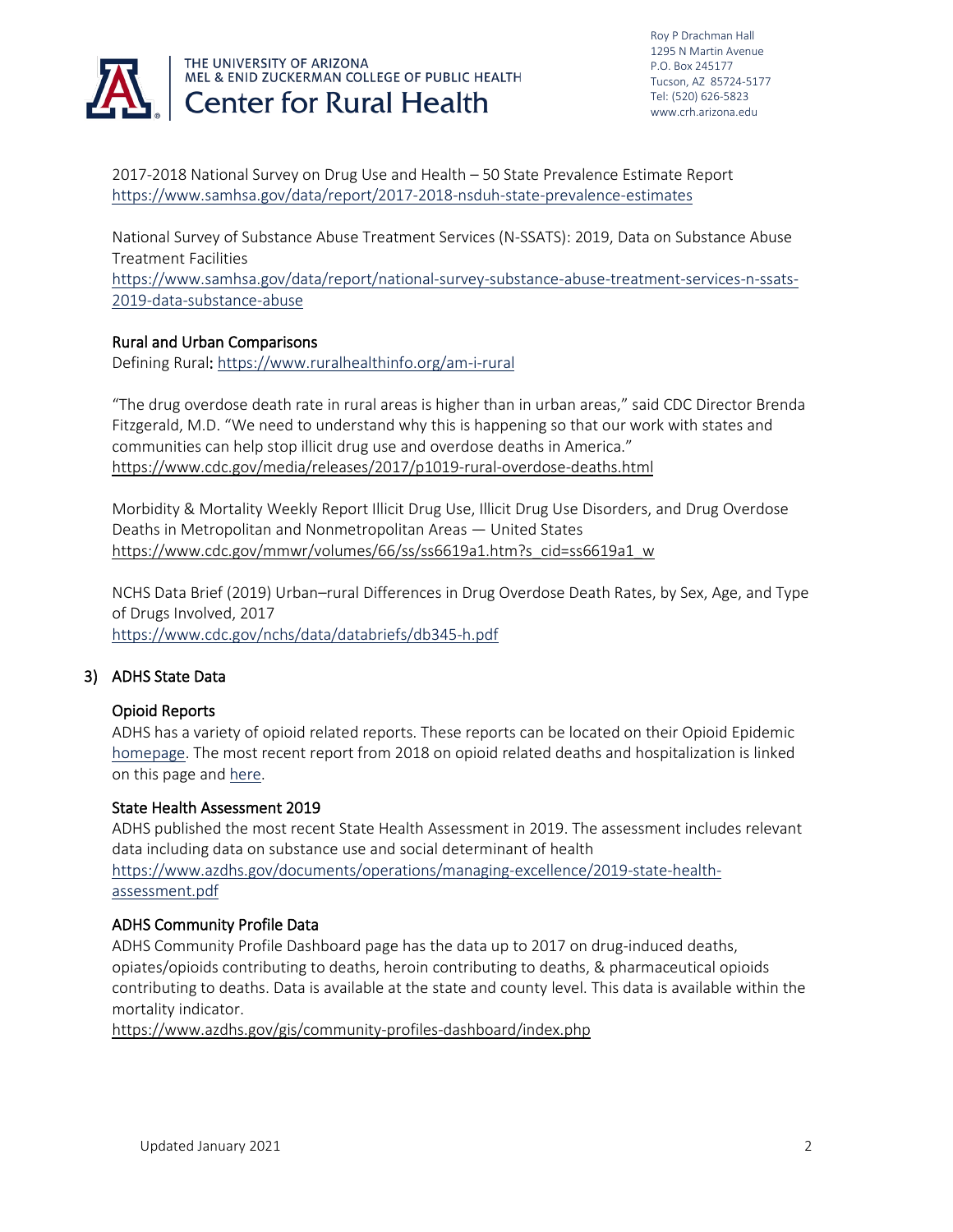

## 4) Native American-Tribal data

Arizona Department of Health Services Tribal Liaison [https://www.azdhs.gov/director/tribal](https://www.azdhs.gov/director/tribal-liaison/index.php)[liaison/index.php](https://www.azdhs.gov/director/tribal-liaison/index.php)

Tribal Epidemiology Centers [https://tribalepicenters.org/inter-tribal-council-of-arizona-tribal](https://tribalepicenters.org/inter-tribal-council-of-arizona-tribal-epidemiology-center/)[epidemiology-center/](https://tribalepicenters.org/inter-tribal-council-of-arizona-tribal-epidemiology-center/)

Albuquerque Area Southwest Tribal Epidemiology Center Opioid Fact Sheet [https://www.aastec.net/wp-content/uploads/2018/03/AASTEC\\_opioids-fact-sheet\\_17x11\\_pages.pdf](https://www.aastec.net/wp-content/uploads/2018/03/AASTEC_opioids-fact-sheet_17x11_pages.pdf)

National Congress of American Indians Policy Research Center, Research policy update [http://www.ncai.org/NCAI\\_PRC\\_Research\\_Policy\\_Update\\_-\\_Opioids\\_March\\_2018\\_FINAL.pdf](http://www.ncai.org/NCAI_PRC_Research_Policy_Update_-_Opioids_March_2018_FINAL.pdf)

### 5) County Level Data

### NORC at the University of Chicago

Opioid Misuse interactive data tool<https://opioidmisusetool.norc.org/>

### The County Health Rankings and Roadmap data on Overdose rate

Arizona (by county) Drug Overdose Rate: <https://www.countyhealthrankings.org/app/arizona/2020/measure/factors/138/data?sort=desc-3>

#### UDS Mapper

The UDS mapper provides interactive population data at the county level. You can use the MAP for MAT indicators to identify county level data on opioid mortality, prescribing, and dispensing rate. You can also identify the rate and number of DATA waived providers<https://udsmapper.org/>

### Issue Brief from Center for Population Science and Discovery

Includes data from hospitals on Emergency Department visits related to substance use disorders (including opioid abuse/dependence). Data is available at the state and county level. [https://pophealth.uahs.arizona.edu/sites/default/files/uploads/issue\\_brief\\_vol\\_1\\_issue\\_1.pdf](https://pophealth.uahs.arizona.edu/sites/default/files/uploads/issue_brief_vol_1_issue_1.pdf)

### 6) Health Resources

#### Workforce Shortage Areas

HRSA Shortage Areas <https://datawarehouse.hrsa.gov/topics/shortageAreas.aspx>

Health Professional Shortage Area (HPSA) and Medically Underserved Area/Medically Underserved Population (MUA/MUP) Data <https://data.hrsa.gov/tools/shortage-area>

You can use the Health Services Resources Administration [HPSA find tool](https://data.hrsa.gov/tools/shortage-area/hpsa-find) to locate HPSA (Health Professional Shortage Areas) for Mental Health in Arizona. There are two data elements that might be helpful, the HPSA FTE score which is "This attribute represents the number of practitioners providing ambulatory patient care in the Health Professional Shortage Area (HPSA) expressed as full-time equivalents" and the HPSA Score which is "This attribute represents the Health Professional Shortage